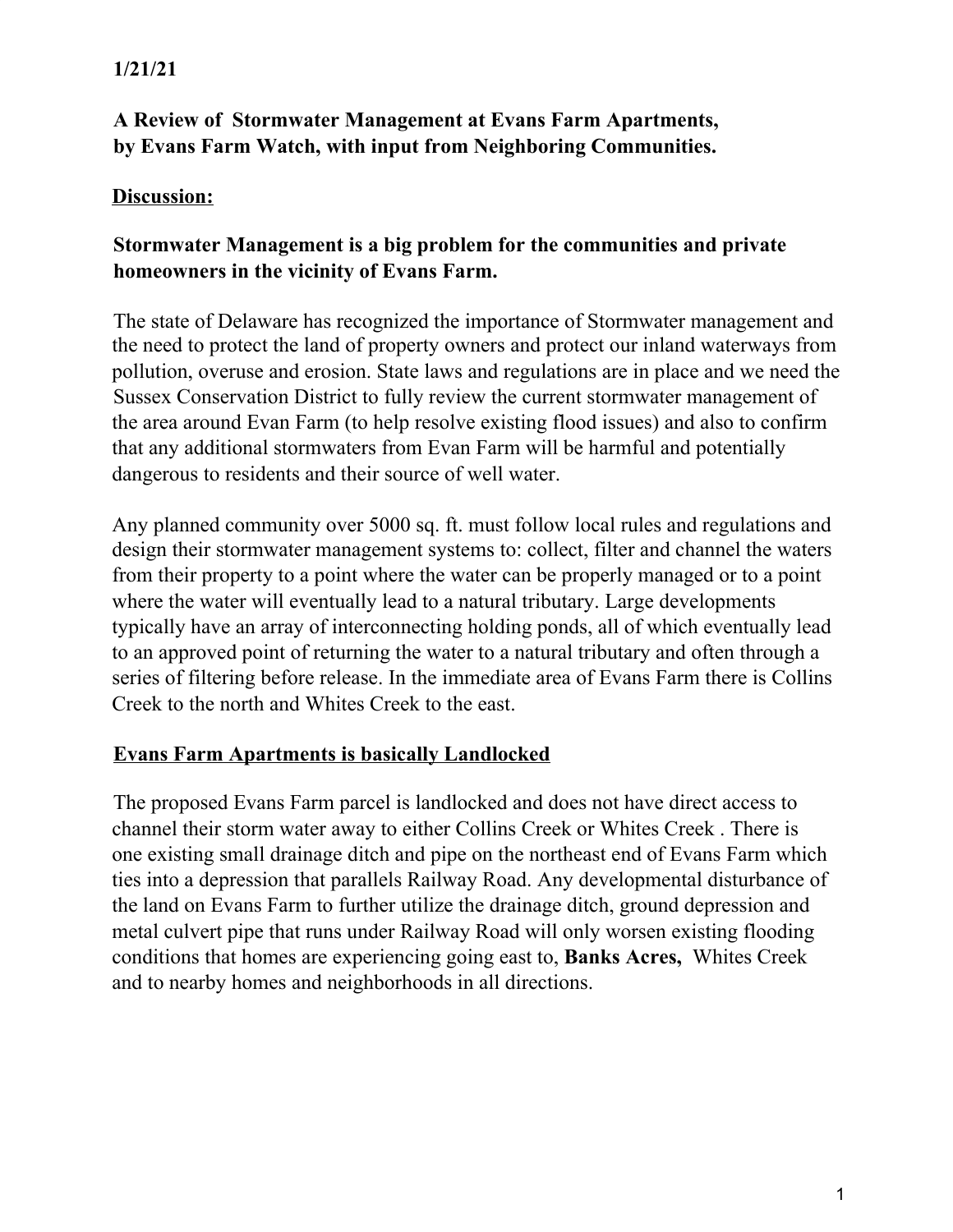

# **Recent Stormwater Event**

On Dec. 16, 2020 (per Univ Del / edu.com) 2.1 inches inches of rain fell in 24 hrs. in the Ocean View area (which includes Evans Farm) . Communities and roadways along Railway Road, Baltimore Ave., Hickman Dr., Clubhouse Road, Old Mill Dr. and all the other streets towards Whites Creek were flooded, and totally covered with water for 3 days - as well as portions of Evans Farm.



Evans Farm - Looking West from Railway Road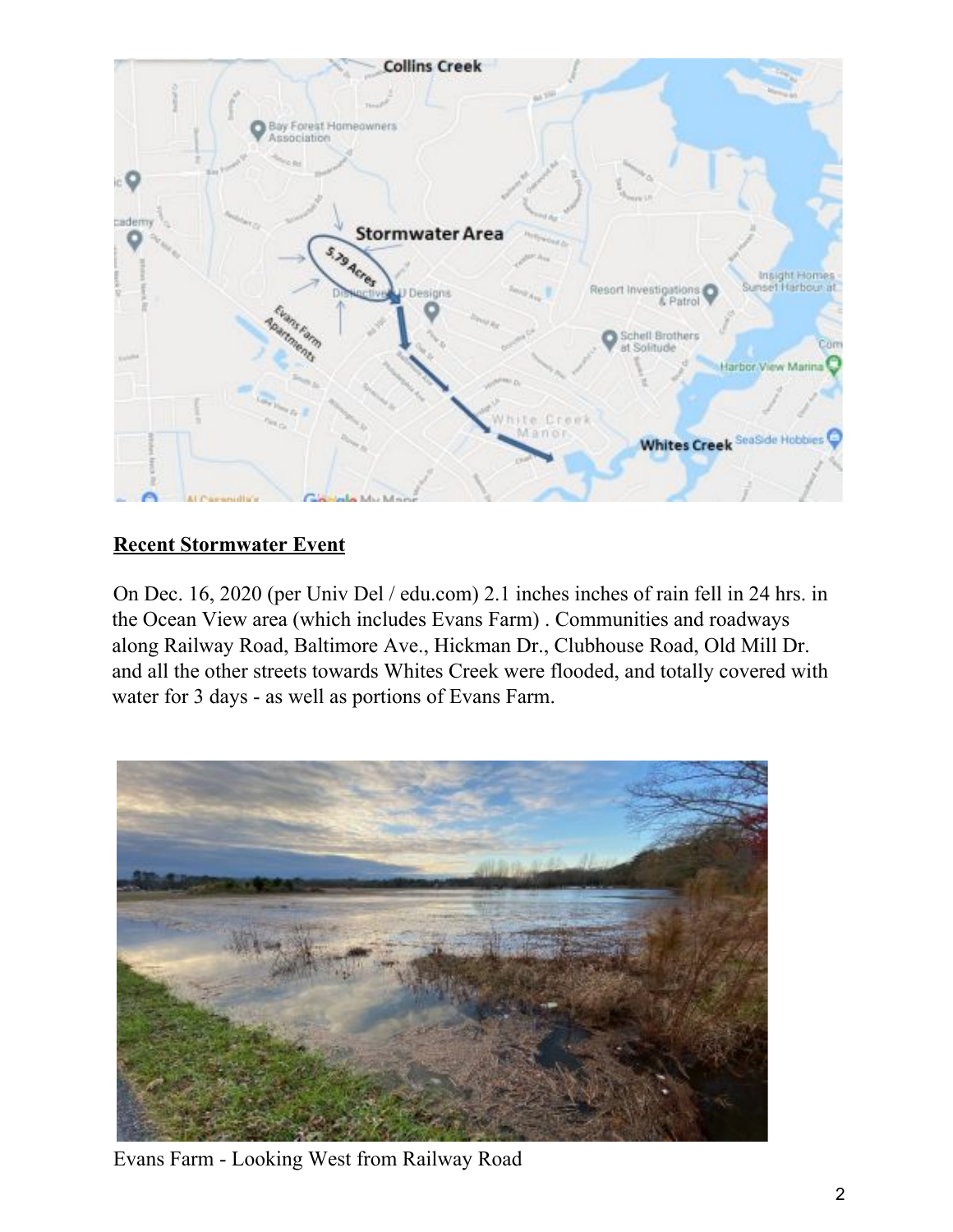We have several drone pictures taken the first week of January 2021. Note that water is still covering several areas of Evans Farm, reinforcing the poor drainage that exists.



Evans Farm Looking West. Water on poor draining soil areas.

Most of these communities depend on existing old farm ditches to channel storm water to Whites Creek. Over the years, development has put a lot more pressure on the "once adequate farm ditch". This past summer of 2020, a county sponsored project in Banks Acres, was executed to clean out the ditch on Syracuse St. , excavate and replace old culvert piping and add rip rap at several intersections; in an effort to alleviate existing flooding problems. Unfortunately, Banks Acres flooded during 3 different storms in the month of December.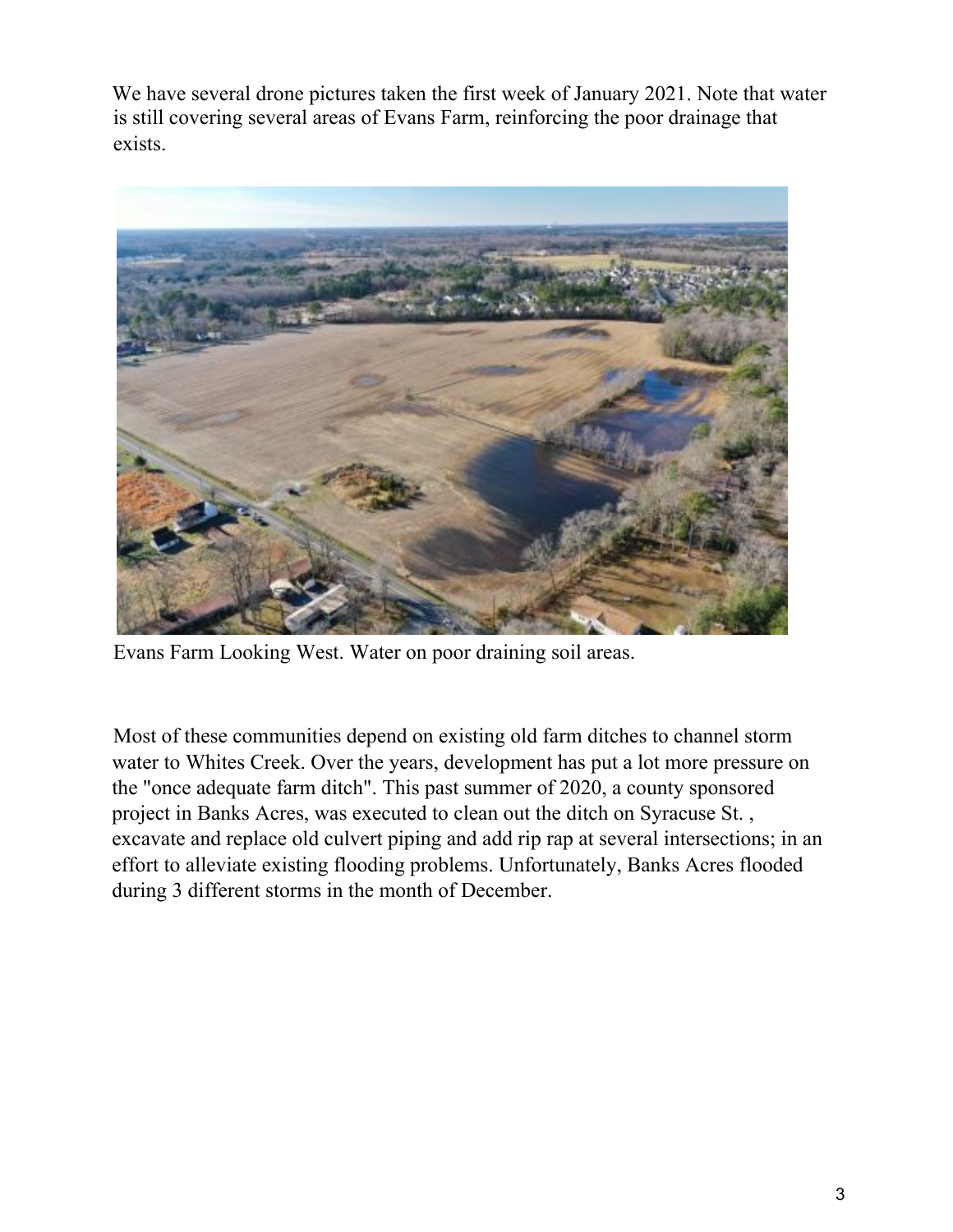

Intersection of Syracuse st and Trenton st in Banks Acres "post" ditch cleanout



Impassable Street in Banks Acres, Pine Street Looking towards Railway Road.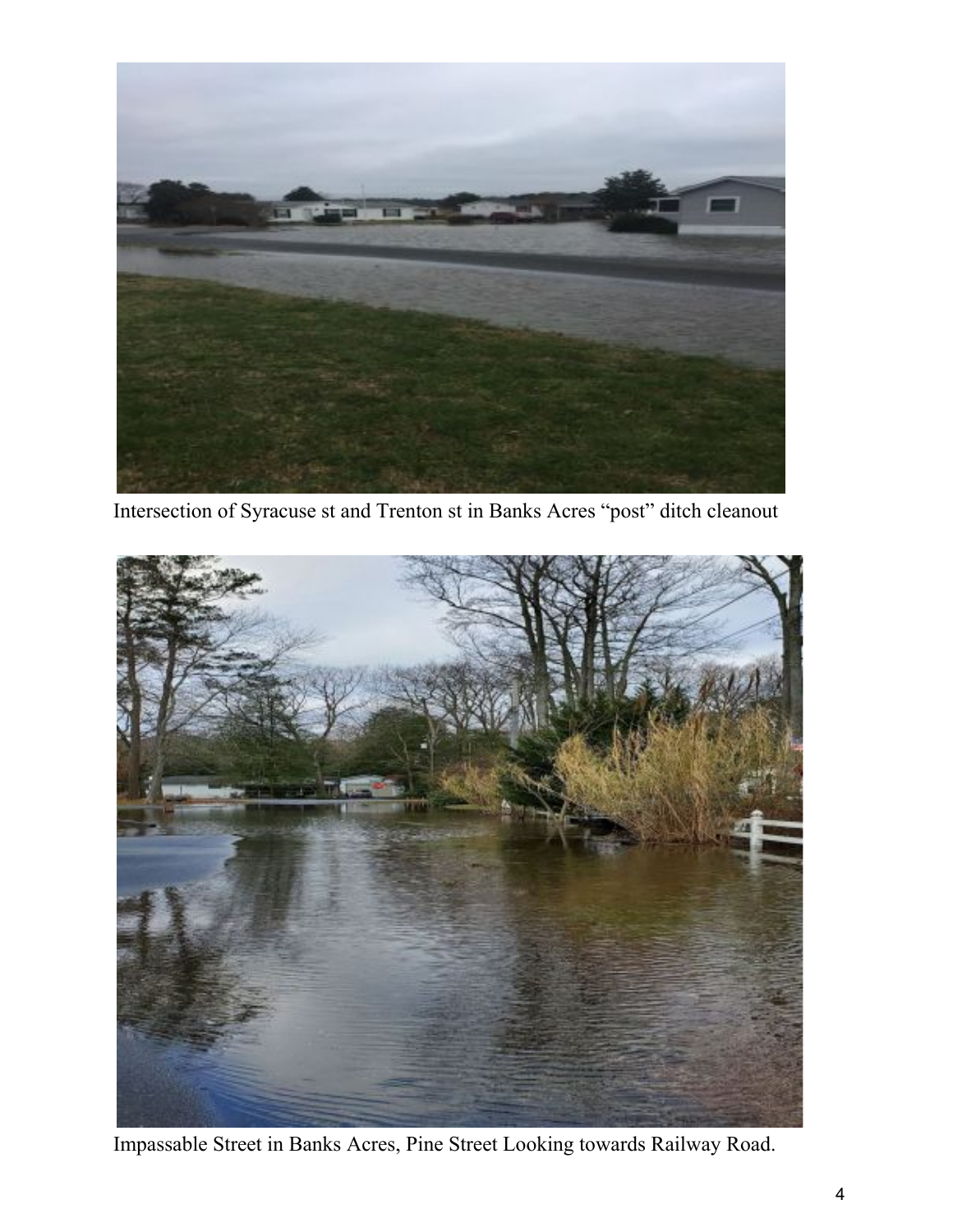# **Concerns - Adverse impact to area Well Water**

Several communities surrounding Evans Farm have private water wells to meet ALL of their potable water needs. Banks Acres is directly across Evans Farm and the majority of their 109+ single family homes are on private well water. During the December 16 rain event, some homes with above ground well heads came within inches of having stormwater contamination of their wells.

Northeast of the proposed Evans Farm property, is an area designated by the Federal Environment Protection Agency as a "Wellhead Protection Area". It is the circled area in Blue. A Wellhead Protection Area is defined as the surface and subsurface area surrounding a public water supply well, through which contaminants are reasonably likely to move toward and reach the well. During the December 16 rainevent, floodwater reached the SE portion of this Protected Area.



## **Original 2009 Approved Plans**

In the 2009 development plan for Evans Farm, (Conditional Use Plan drawings by Becker Morgan, Sheet #1 Proj. 2009014.00 5/1/09), the center of the development was designed as a large "water feature" with a dual purpose - aesthetics and self contained onsite management of all their stormwater needs. This area scales to approximate 8.5 acres and the plans were approved by the Planning and Zoning and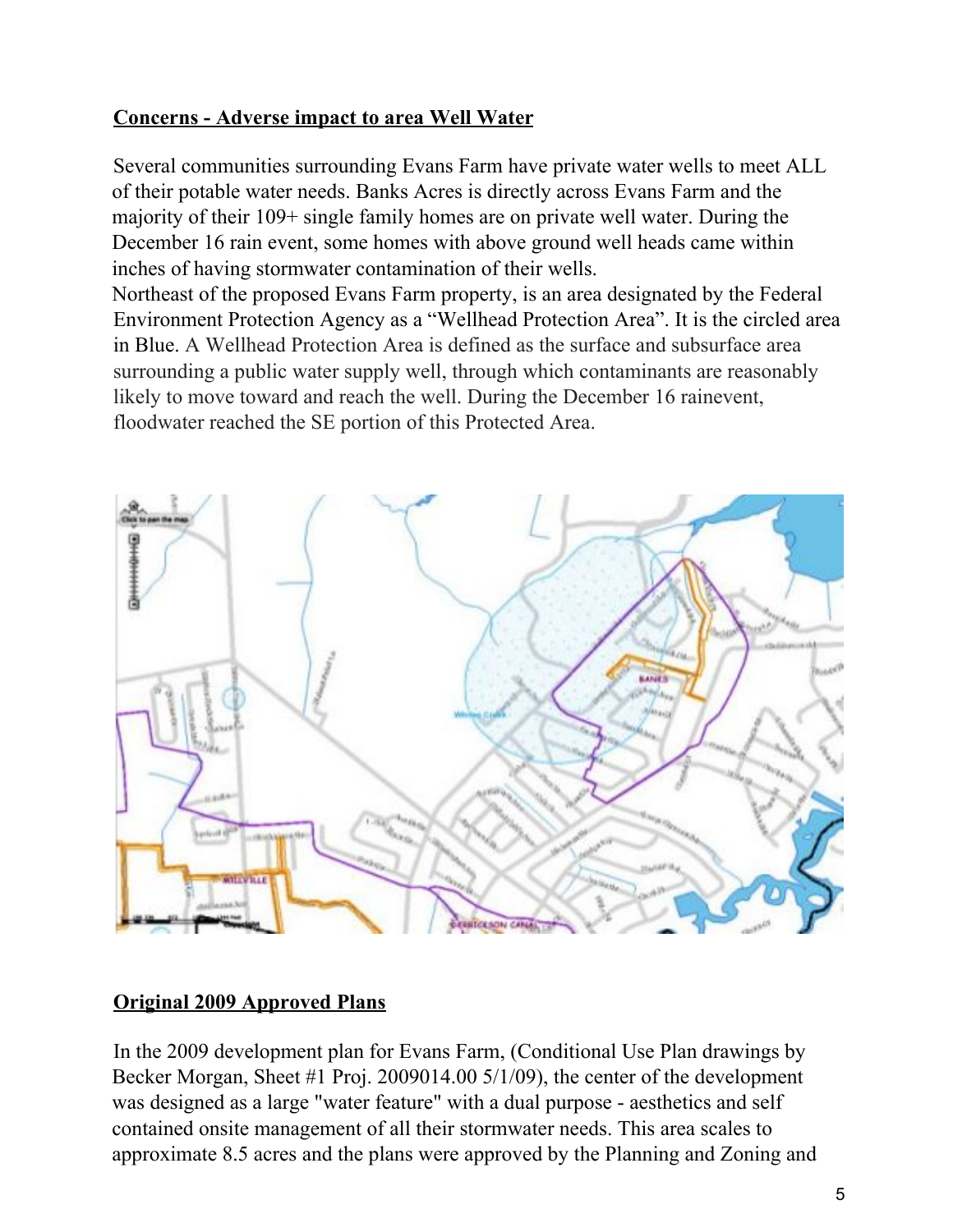County Council. There is a small note that indicates a drain would be installed from this stormwater collection area to Old Mill Road, but no other mention of this is made and minutes from Council and Planning and Zoning continued to refer to the project as having "self contained" Stormwaters. It is also important to know that across from Evans Farm, on the NW corner of Old Mill Road and Whites Neck Road is a SIRB (Site Investigation Restoration Bureau, under the Division of Waste and Hazardous Substances) - Quillen Borrow Pit. Although a 2000 ruling was made that further work was not needed, inadvertently causing it to flood may cause other environmental problems.

## **Current 2019 Evan Farm Apartment Plans**

The current August 19, 2019 Evans Farm Apartments plan (PP0001 for Sheets 1 and 3 and PP0002 for Sheet 2, Project PETIX19002) has not only changed the overall scope of the project from privately owned residence to apartments, but eliminated the center of the development's - "Self contained stormwater area". A new stormwater area is now shown on the northeast end of the development (scales to only 1.5 acres). It is interconnected to the small existing drainage ditch and pipe (which both empty into the Railway Road depressions). On Sheet 1, PP0001 this stormwater area is identified as 5.79 acres (See Site Data, Item #17). If properly scaled on Sheet 3, the area would extend south west to the backs of 5 proposed garage structures (GI, GJ, GK, GL, and GM). The length cannot be made longer because of physical land limitations with an existing wetland area and the proposed emergency access road.

There are 6 types of soil on the Evans Farm property. Most drain well except Ksa/Klej type soil, which is described as "... poorly drained transitional soil …". . The proposed location of the Stormwater area sits on top of Ksa/Klej type soil (tan color). Our aerial pictures taken almost a month after the December 16 rain event supports this, as the area is still under water, while other areas of Evans Farm are dry.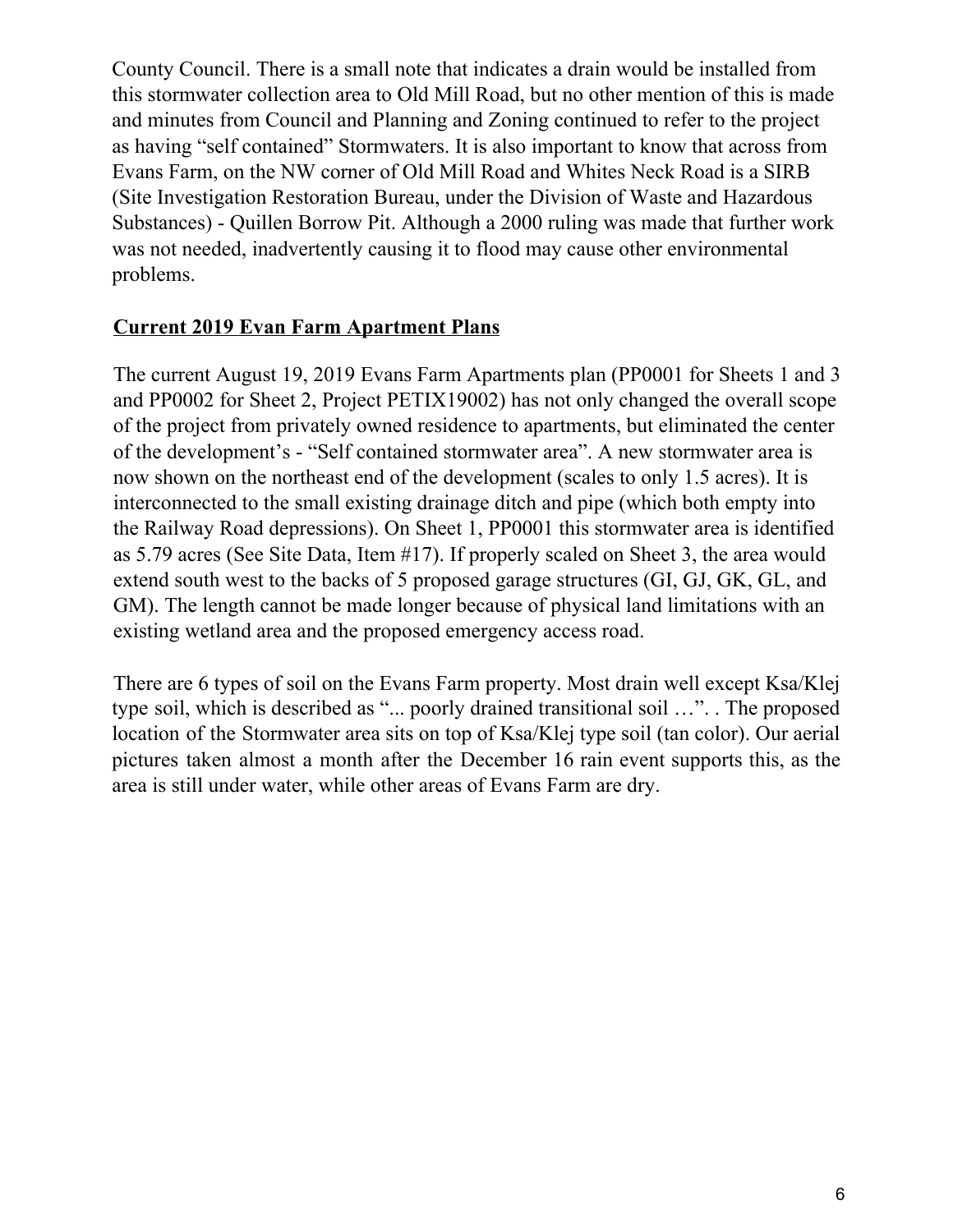

Figure 1: NRCS soil survey update mapping in the immediate vicinity of the Evans Farm

If we analyze the proposed addition of stormwater from Evans Farm Apartments to the local area: The amount of water needed to cover one acre to a depth of 1 inch is  $^{6272640}/_{231}$  = 27154.3 gallons. Evans Farm main parcel is 48 acres. During the recent heavy rain event of December 16, Evans Farm was covered by rain water for 3 days. 2.1 inches of rain fell in the area. One inch of rainwater on 48 acres of land = 1,303,392 gallons of water. 2.1 inches = **2,737,123** gallons of water. Of the 2.737 million gallons of water on Evans Farm, the proposed plan will directly channel 19.5% of the rainwater to the 5.79 acre storm water area (impervious development acreage & drainage design). 19.5% equates to 533,739 gallons of rainwater. The 5.79 acres would already have 330,165 gallons of rainwater. In total, 863,904 gallons of rainwater will be in the designated stormwater area of Evans Farm Apartments and channeled to the local community by the existing drainage pipe and ditch. To envision how much water this represents, a typical 8 minute shower uses 17 gallons of water. A person could take showers for 139.2 years or that same amount of water would cover 31.8 acres of neighboring land **(In 'one' single rain event of 2.1 inches).** {Note: The original 2009 plans indicated 17% of the development was impervious due to construction plans. P&Z and Council comments were that the calculation were understated and recommended recalculation. I calculated 19.5% using the stated acreage for buildings, roads and garage structures, then divided by / total acreage of 50. If I used the 48 actual contiguous acres, it would yield a percentage slightly over 20%}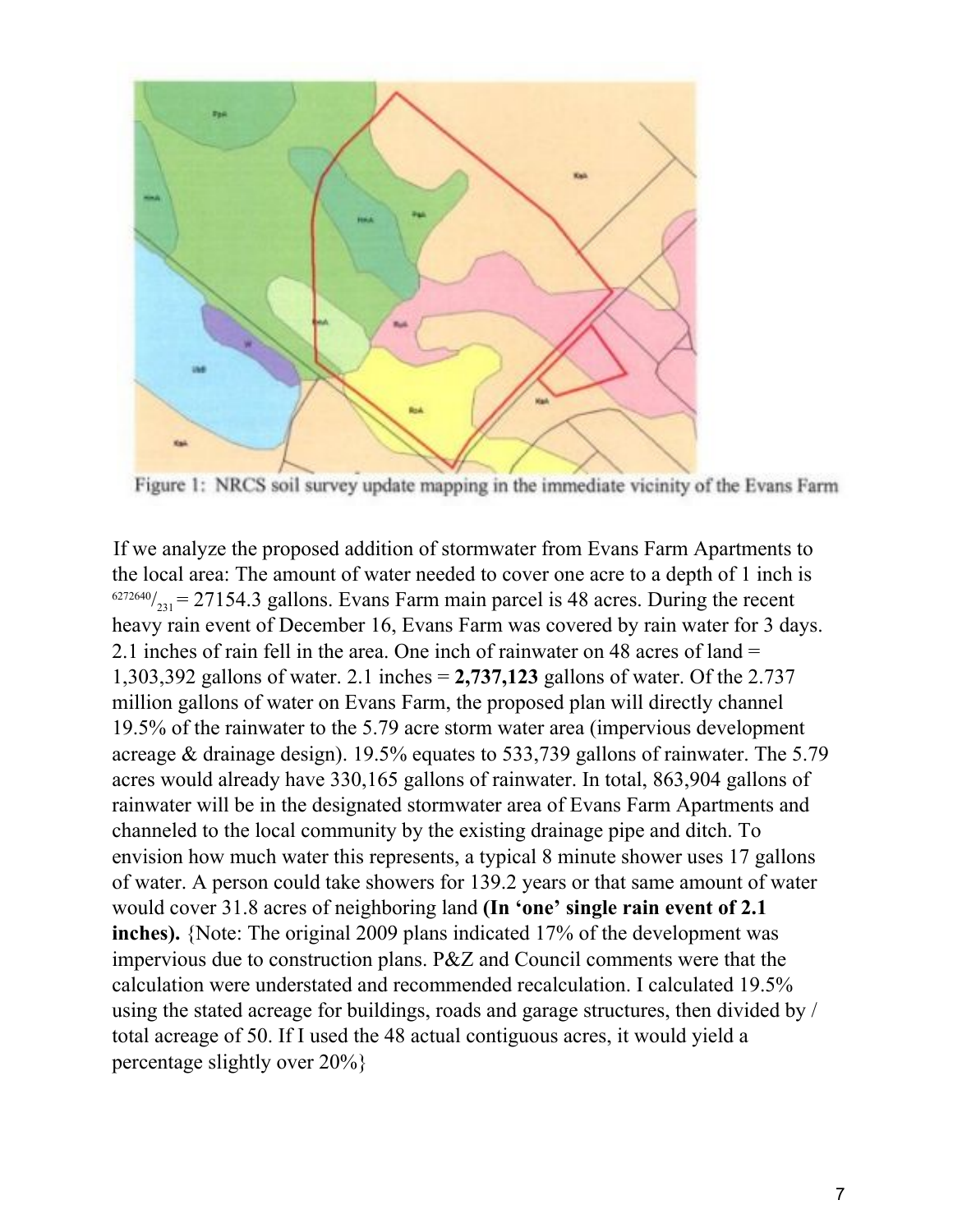# **SUMMARY**

**In summary, the area around the proposed Evans Farm Apartments project cannot take any additional stormwaters from the land. Any planned additional use of existing drainage ditches or pipes would add to the current flooding conditions for all neighboring communities and down to White Creek Manor, which is at the point of drainage into Whites Creek. A flooding event over the Old Mill Rd. crossing at Whites Creek would be catastrophic to local travel.**

**\*\*\*\*\*\*\*\*\*\*\*\*\*\*\*\*\*\*\*\*\*\*\*\*\*\*\*\*\*\*\*\*\*\*\*\*\*\*\*\*\*\*\*\*\*\*\*\*\*\*\*\*\*\*\*\*\*\*\*\*\*\***

## **Background material**

The Sussex Conservation District is the local delegated authority for the Delaware Sediment and Stormwater Regulations. A sediment and stormwater plan is required when disturbing 5,000 square feet or more. The District is responsible for reviewing plans for compliance with the Delaware Sediment and Stormwater Law and Regulations, performing construction and maintenance inspection, and providing technical assistance.

### **Agricultural and Soil Conservation; Drainage and Reclamation Lowlands**

**CHAPTER 40. Erosion and Sedimentation Control § 4001 Legislative findings and statement of policy.**

(a) *Legislative findings. — The General Assembly finds that erosion and sedimentation continue to present serious problems throughout the State, and that the removal of a stable ground cover in conjunction with the decrease in the infiltration capability of soils resulting from the creation of additional impervious areas such as roads and parking lots has accelerated the process of soil erosion and sediment deposition resulting in pollution of the waters of the State. This damages domestic, agricultural, industrial, recreational, fish and wildlife and other resource uses. The General Assembly further finds that accelerated stormwater runof increases flood flows and velocities, contributes to erosion, sedimentation, and degradation of water quality, overtaxes the carrying capacity of streams and storm*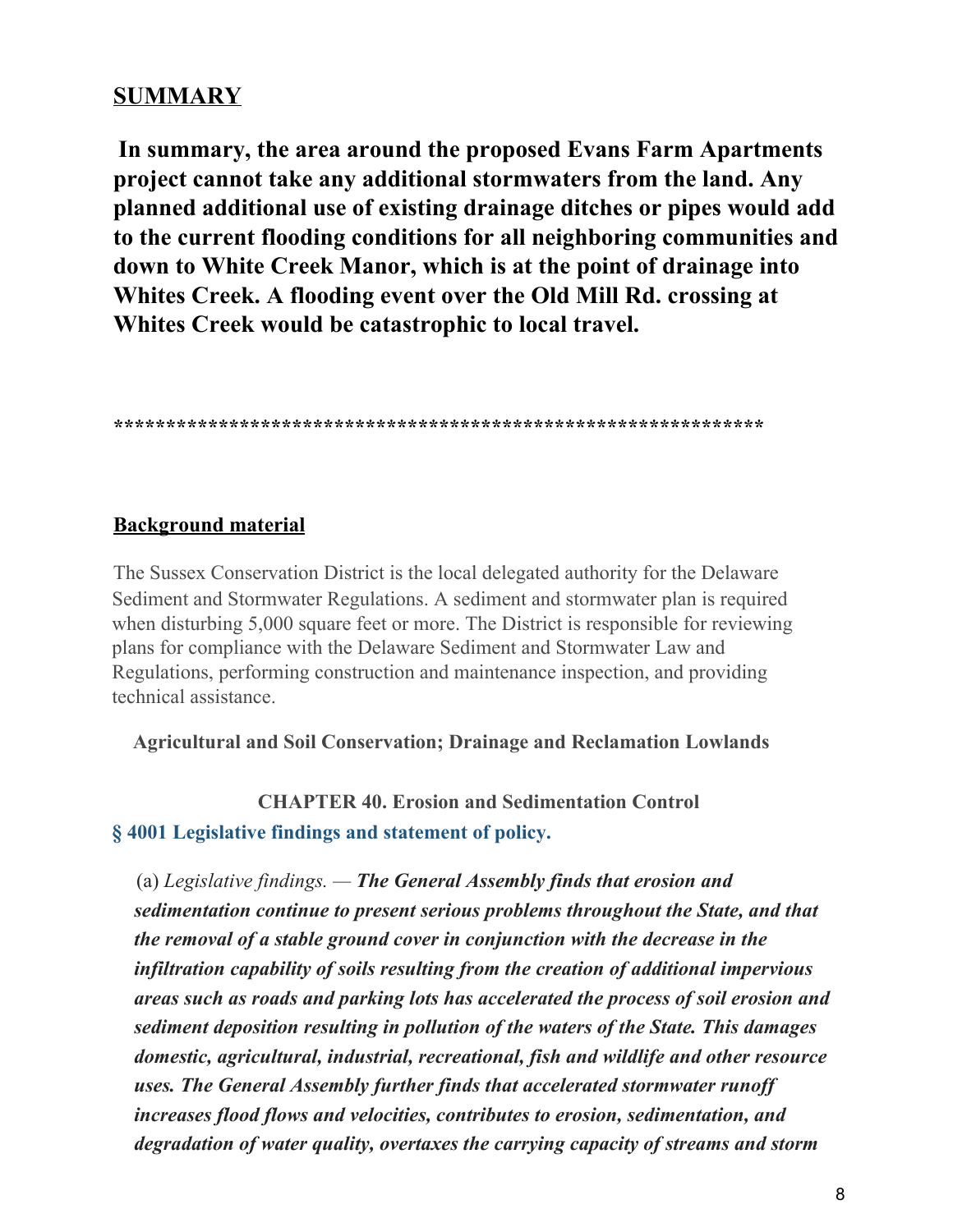*sewers, greatly increases the costs of public facilities in carrying and controlling stormwater, undermines floodplain management and flood control ef orts in downstream communities, reduces groundwater recharge, and threatens public health, welfare, and safety.*

## **§ 4003 Duties of persons engaged in land disturbing activities.**

### *\*\*\*\*\*\*\*\*\*\*\*\*\*\*\*\*\*\*\*\*\*\**

*(a) After July 1, 1991, unless exempted, no person shall engage in land disturbing activities without submitting a sediment and stormwater management plan to the appropriate plan approval authority and obtaining a permit to proceed.*

*Has a stormwater management plan been submitted? If so, we need to review it before proceeding.*

### \*\*\*\*\*\*\*\*\*\*\*\*\*\*\*\*\*\*\*\*

"The purpose of this program is to protect the quality of public water supplies derived from public water wells by providing local governments with the knowledge and tools necessary to protect the land area surrounding those wells from activities or substances that might harm the quality or quantity of water derived from those wells. This purpose will be accomplished in part by the creation and implementation of a "Water Supply Protection Program," which incorporates the federal Wellhead Protection Program required by Congress in the 1986 Amendments to the federal Safe Drinking Water Act. This plan has been developed under the guidance of both the U.S. EPA and the State's Water Supply Protection Advisory Board (WSPAB). The assistance of these two organizations has been vital to the development of a meaningful and workable method for protecting the State's water supplies. "

### \*\*\*\*\*\*\*\*\*\*\*\*\*\*\*\*\*\*\*\*\*\*\*\*

(1) For water quantity control, a system of vegetative, structural, and other measures that controls the volume and rate of stormwater runoff which may be caused by land disturbing controls adverse effects on water quality that may be caused by land disturbing activities upon activities upon the land; and

(2) For water quality control, a system of vegetative, structural, and other measures that the land.

### \*\*\*\*\*\*\*\*\*\*\*\*\*\*\*\*\*\*\*\*\*\*\*\*\*\*\*\*\*\*\*

Minutes March 10, 2016 14 OTHER BUSINESS The Village at Evans Pond – C/U #1849 Final Site Plan Ms. Cornwell advised the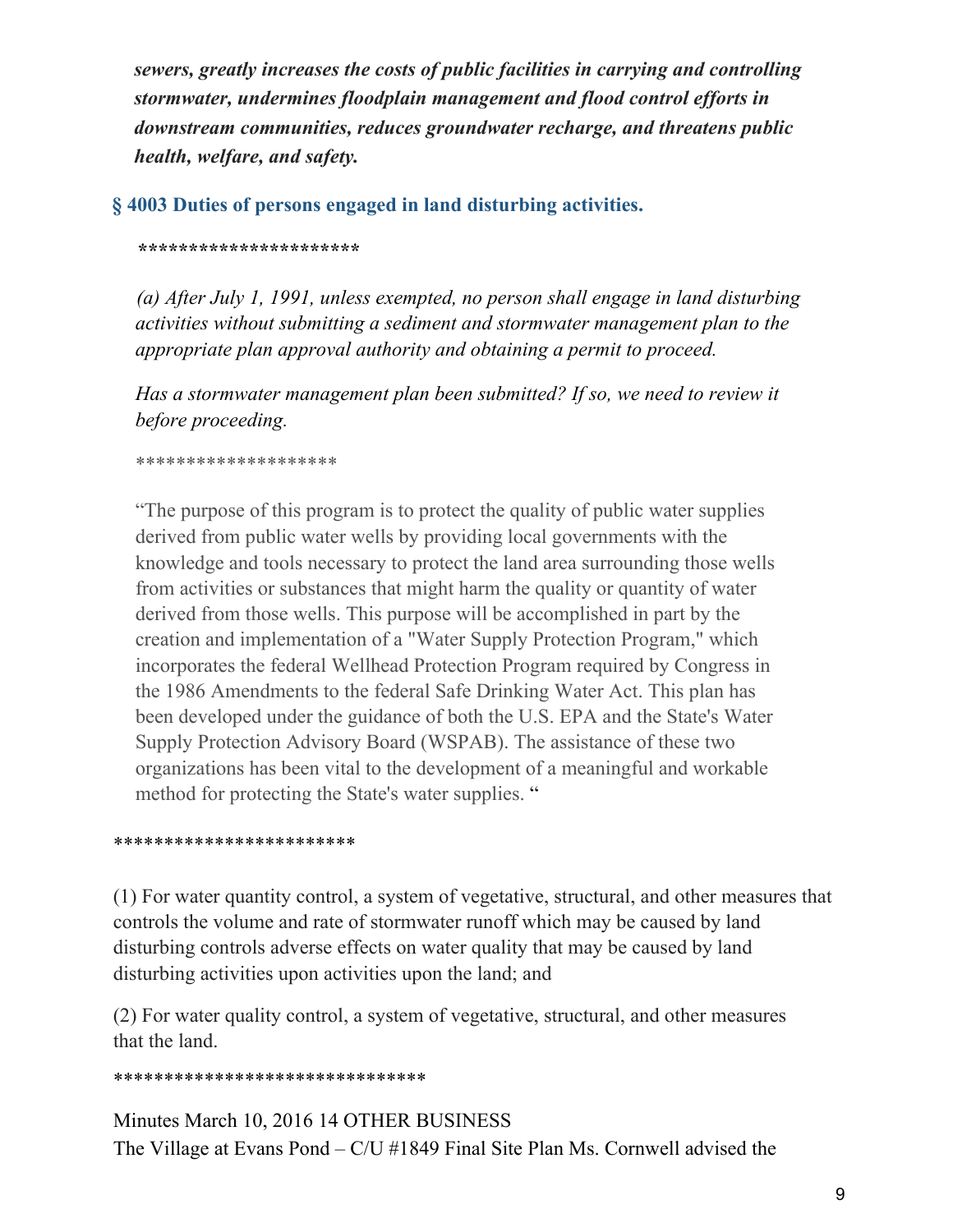Commission that this is a final site plan for the construction of seventeen (17) multi-family buildings for a total of 200 dwelling units. The property is zoned GR. The tax parcel is 134-12.00-74.00. The Planning Commission recommended approval of the Conditional Use at their meeting on November 10, 2010. The Sussex County Council granted approval for the Conditional Use for multi-family dwellings at their meeting on November 30, 2010. The Planning Commission granted preliminary site plan approval on March 22, 2012. The preliminary site plan included a mixture of 2 story and 3 story buildings. The final site plan is all 3 story buildings. The overall number of buildings was reduced from 23 buildings to 17 buildings due to the conversion to all 3 story buildings. The location of the amenities was relocated to be closer to the entrance of the development. The road layout has changed slightly. Staff is in receipt of all agency approvals. Motion by Mr. Johnson, seconded by Mr. Burton and carried unanimously to approve the Final Site Plan. Motion carried 4-0

\*\*\*\*\*\*\*\*\*\*\*\*\*\*\*\*\*\*\*\*\*\*\*\*\*\*\*\*\*\*\*\*\*

In 2010, when the original zoning request was submitted by Linder & Company, Change of Zone No. 1691 and Conditional Use No. 1849, they proposed townhomes, limited to 200 units. Discussed was their connection to Tidewater local sewer and water, "... that DelDOT will require multiple improvements to roadways and intersections… that the roadway improvements required by DelDOT to be built by the Applicant will cost in excess of \$1,000,000.00..." and "... a large wet pond was proposed, located in the center of the development for enhancing the view from the units and for stormwater management and "that the design of the site will provide for all drainage to go to the pond..". Mention is made of 6 soil types and that no tax ditches were affected and that "it may not be necessary for off-site drainage improvements…". "...There were two non-tidal wetlands areas, ... that another area of non-tidal wetlands exists along a drainage ditch in the center portion…", "... the construction of 200 units on the westerly side of Railway Road will leave capacity for only a single family dwelling on the easterly side…" (sewer service). And that the Office of State Planning Coordination has viced no objections; that they will be in compliance with the requirements of 99-9C of the Code with no impact on wetlands, no impact on natural features, County sewer, public water, no impact on local facilities, amenities, and no anticipated impact on schools…". No local residents were in attendance at the Nov. 10th 2010 P&Z hearing (Bay Forest had less than 175 residents and Scissorbill Road was still under construction - (within the 200 ft. notification zone)). Motion was deferred.

\*\*\*\*\*\*\*\*\*\*\*\*\*\*\*\*\*\*\*\*\*\*\*\*\*\*\*\*\*\*\*\*\*\*\*\*\*

On Nov. 30th County Council met and reiterated were the selling points: the stormwater drainage pond in the center, that no disturbances would be made to the two wetland areas, that "...the project is consistent with the character of the neighborhood…".